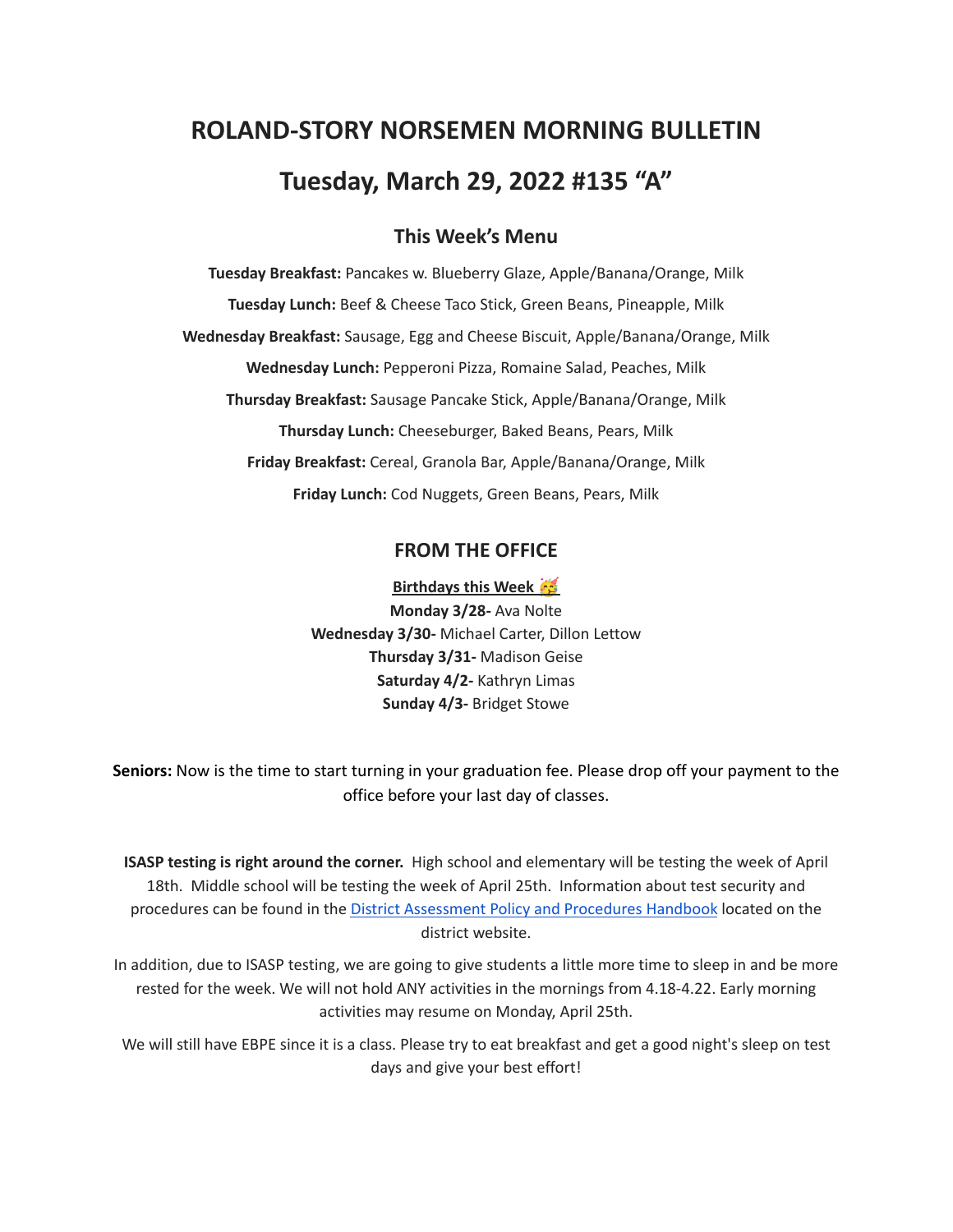**The City of Roland is researching the need for childcare in Roland.** As a part of this effort a survey was created to gauge the need and interest. For accuracy, please only complete one survey per household and only complete the survey if you are looking for a childcare facility that could potentially be utilized by you. The survey will remain open until noon on Wednesday, March 30, 2022. The link to the survey can be found below.

<https://www.surveymonkey.com/r/Areachildcaresurvey>



## **[COUNSELOR FOLDER](https://docs.google.com/document/d/1vmwczNPbDzXe9vFaG5LJMQ7NYDv-i4oQJHybqA65TUc/edit?usp=sharing) (9-12)-Click here**



Students, come and hear about these career opportunities. To attend, please sign up in the counselor's office *at least one day* prior to the presentation day.

April 6: John Deere/VanWall Tech program (See the flyer) Click here to [watch](https://www.youtube.com/watch?v=h0zPXGK_n_c) a video

April 23: Fire Science Job Opportunities Click here to [watch](https://www.youtube.com/watch?v=xBXR6h_2eWg) a video

### **College Visit - Seminar - Counselor's Office**

(let Mrs. Cory know if you are attending)



Iowa State University- Tuesday, 3/29 Central College- Thursday, 3/31

**#GETAJOB Youth Summer Job Fair in Ames.** See [flyer](https://drive.google.com/file/d/19PRxPHgJE0Wyssa45Q2YrSued6K3SDaH/view?usp=sharing) for more information.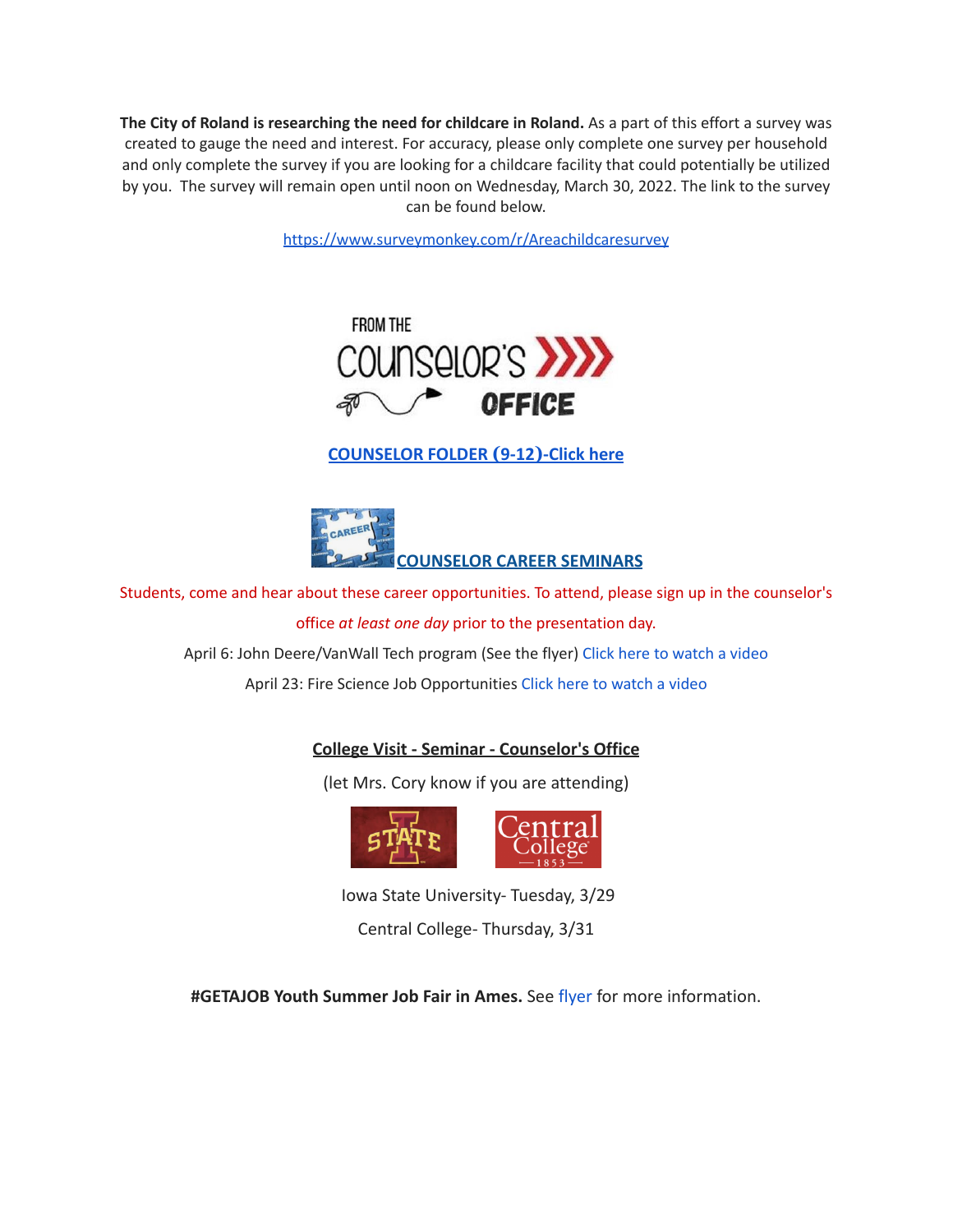*RS students, take time for your mental health* by registering for this "Teens Training Teens-Psychological First Aid (PFA)" This 3-hour online course will teach students how to manage their distress and cope with post-disaster stress and adversity. (See [attached](https://drive.google.com/file/d/18ZxsDgb9mTVccDP5AD1ejwqoEi1MNUwE/view?usp=sharing) flyer.)

### **Local Scholarships Due This Friday, April 1st!**

\*GNB Bank Leadership [Scholarship](https://www.gnbbank.com/resources/story-city-leadership-scholarship) Fill and submit \$500 Due 4/1

\*The "Resilient Student" RSHS [Faculty/Staff](https://docs.google.com/document/d/1DolWUUWkhc9uRV9cDZrlwnYTIr44UcPiFxY4Xkupsj0/edit?usp=sharing) Award Make a copy, fill, print and turn into Mrs. Heisterkamp \$ 715 Due 4/1 @4:00pm

\*The Roland Post 307/Jim and Marylin Hanson [Scholarship](https://docs.google.com/document/d/1hGUuBTFqrA-IeXjmN94zoUkQR-ErMDrUDyJX0Yc3fx0/edit?usp=sharing) Make a copy, fill, email LegionPost307@gmail.com \$1,500 Due 4/1 @4:00pm

\*Story City Lions Club [Scholarship](https://docs.google.com/document/d/1z7ucMbK4WEvvNb9NVBe3FD28h53iTSawX8qWUl0m6oA/edit?usp=sharing) Make a copy, fill, print and turn into Counselor's office \$500 Due 4/1 @12:00pm

\*Story [City/Lafayette](https://docs.google.com/document/d/1DRZOK0yQEV5eI7SDx7LBRARU3wUClkRxSl4DFl1TSOU/edit?usp=sharing) Twp. Firefighters Scholarship Make a copy, fill, print, sign and turn into Counselor's office \$500 Due 4/1 @ 4:00pm

\*William Applegate [Volunteerism](https://docs.google.com/document/d/1w4rNFOTwAFqpjEvS-51FwYbhvd6fQvigs1578zBW-tw/edit?usp=sharing) Scholarship Make a copy, fill, print, sign and turn into Counselor's office \$1,000 Due 4/1@12:00pm

\*Reuben Sansgaard [Scholarship](https://docs.google.com/document/d/1LR2RwFYr7AG3FUyGWVx12ymv-TE93qQbHet9jzHKVyU/edit?usp=sharing) Program by Sansgaard Group Make a copy, fill, print, sign and turn into Counselor's office \$1,000 Due 4/1 @12:00pm

\*Thrills [Scholarship](https://docs.google.com/document/d/1QJta3C5yzfZrCdazRN4EIHX3l1EGl8av38jpxH3JqyU/edit?usp=sharing) **I**Make a copy, fill, print and turn into Counselor's office \$1,000 Due 4/1 @12:00pm

\*Dale W. [Henricks](https://docs.google.com/document/d/1QlRIHdvRzmxNbdfucF4hyEJ2MzvAer_LqN1C1bAIIOk/edit?usp=sharing) by Story City EDC Make a copy, fill, print and turn into Counselor's office \$1,000 Due 4/1 @12:00pm

[\\*Roland-Story](https://docs.google.com/document/d/1L-tgrmtRhI17mbAynBf7wRqcn4feF0ftZ4YQ7eolHUI/edit) School Foundation Scholarship  $\blacksquare$  Make a copy, fill, share the final copy with Mrs. Cory, print and turn into Counselor's office \$Varies Due 4/1 @12:00pm



**Local Scholarship** Friends 'N Service [Scholarship-](https://docs.google.com/document/d/1YxuVTwJ-CIinoMlmP1qQKGAZsTg1ZqAjS9JUfoK-CpY/edit?usp=sharing) \$400 due 4/22 @12:00pm